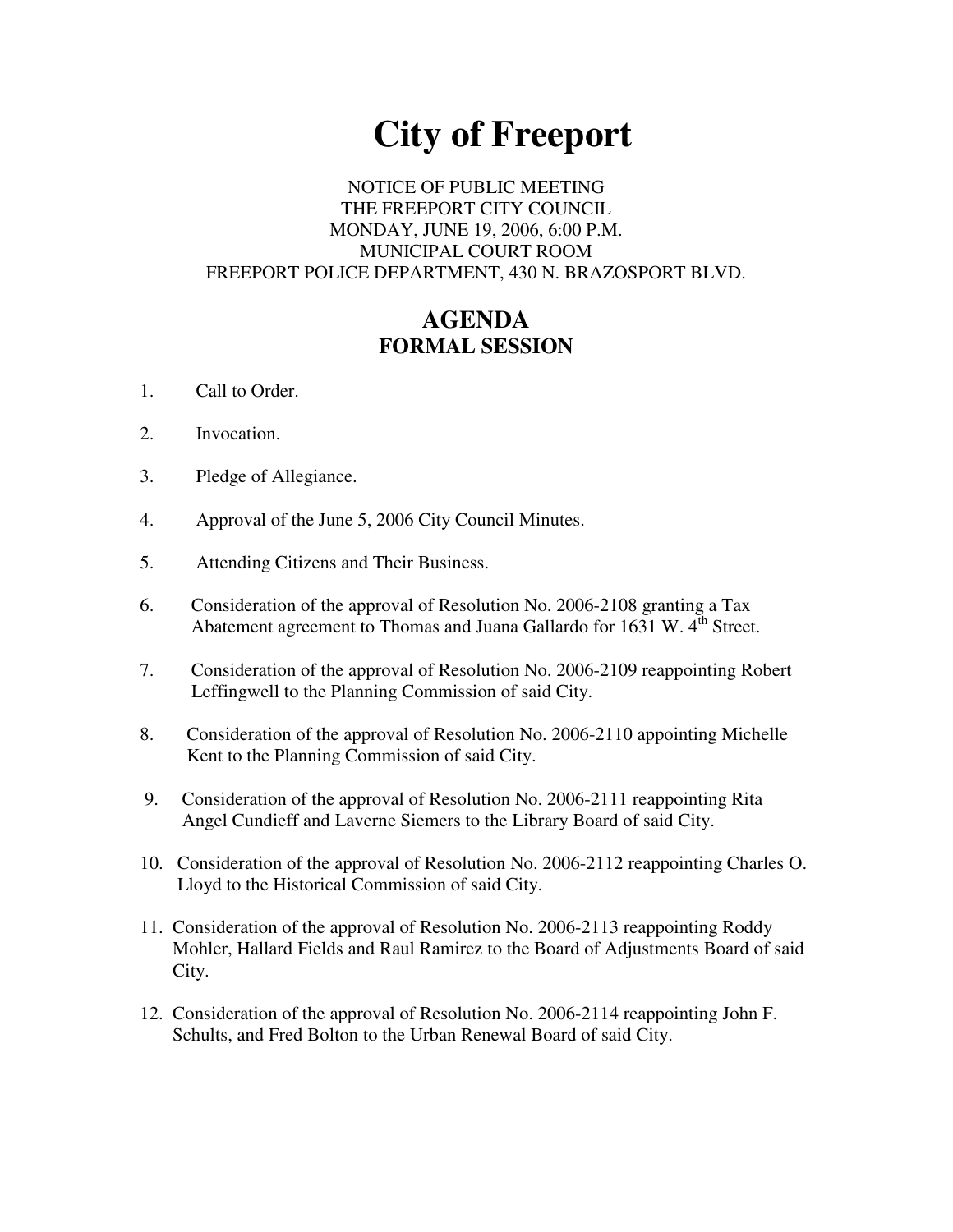- 13. Consideration of the approval of Resolution No. 2006-2115 reappointing Pauline Burton, Jo Ann Fields, and Carol Rangel to the Beautification/Park/Recreation Committee of said City.
- 14. Consideration of the approval of Resolution No. 2006-2116 reappointing Jacque Cundieff, Norma M. Garcia and Ronald Theriot to the Economic Development Corporation of said City.
- 15. Consideration of the approval of Resolution No. 2006-2117 reappointing Carl Rangel, Jim Pirrung, Dorothy Pirrung, and Mazie Mack to the Senior Citizens Commission of said City.
- 16. Consideration of the approval of purchasing Tract 4, S.F. Austin Abstract No. 33, Freeport Townsite, located behind 1130 West 2<sup>nd</sup> Street on the West side of Velasco Bridge.
- 17. Consideration of the approval of a request from the Freeport Host Lions Club to waive the vendor permits for the 59th annual Fishing Fiesta on June 28 thru July 2, 2006 at the Freeport Municipal Park.

#### Elected Official Report

#### **Work Session**

### Administration Report

- A. Discussion concerning appointing qualified person(s) on the following boards and commissions.
	- Planning Commission
	- Library Board
	- Freeport Historical Commission
	- Board of Adjustment
	- Urban Renewal Board
	- Beautification/Parks & Recreation Committee
	- Economic Development Corp.
	- Main Street Advisory Board
	- Senior Citizens Commission
- B. Discussion concerning the renewal franchise agreement with CenterPoint Energy.